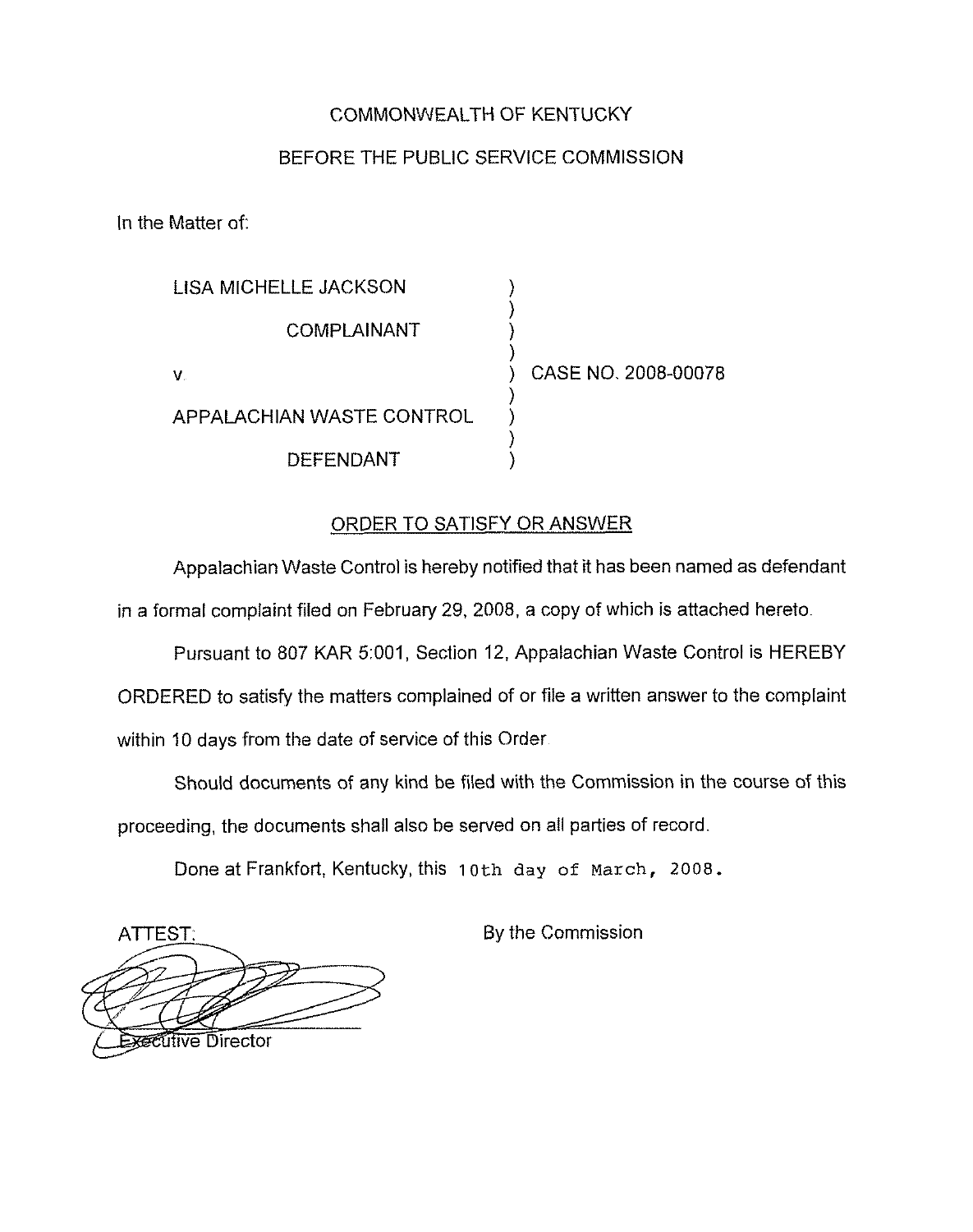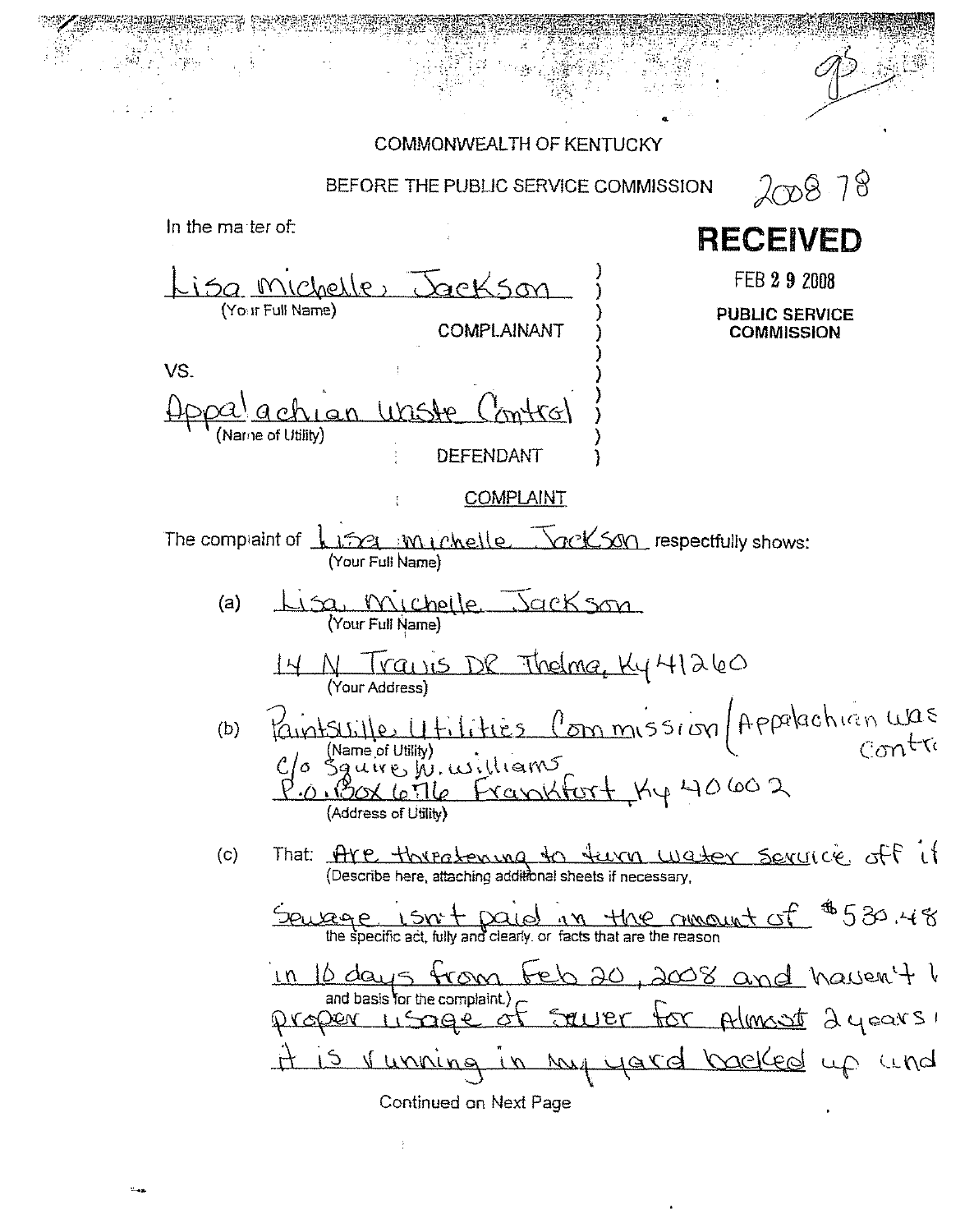Formal Complaint

Lisamichelle Jackson vs. Appalactin Waste Control

Page 2 of 2

it is hard to breathe from My house and my Kids and I ave Comstanth the Smell <u>trom</u> Staying SICK  $\overline{1}$ . Wherefore, complainant asks  $\frac{1}{100}$   $\frac{1}{20}$   $\frac{1}{20}$   $\frac{1}{20}$   $\frac{1}{20}$   $\frac{1}{20}$   $\frac{1}{20}$   $\frac{1}{20}$   $\frac{1}{20}$   $\frac{1}{20}$   $\frac{1}{20}$   $\frac{1}{20}$   $\frac{1}{20}$   $\frac{1}{20}$   $\frac{1}{20}$   $\frac{1}{20}$   $\frac{1}{20}$   $\frac{1$ them is disabled and in home and one  $\Delta\Gamma$ ant Servage sy stem fixed need my youd and pipes and under my house Cheaned up Duery unsandirary, Chicolen, Dats ared Lived ard us Dated at  $\frac{1}{\sqrt{2}}$  (Your City) Kentucky, this  $\frac{2\sqrt{2}}{2}$  day exposed of Feburary 122008 (Month) Ugcks (Your Signature)

(Name and address of attorney, if any)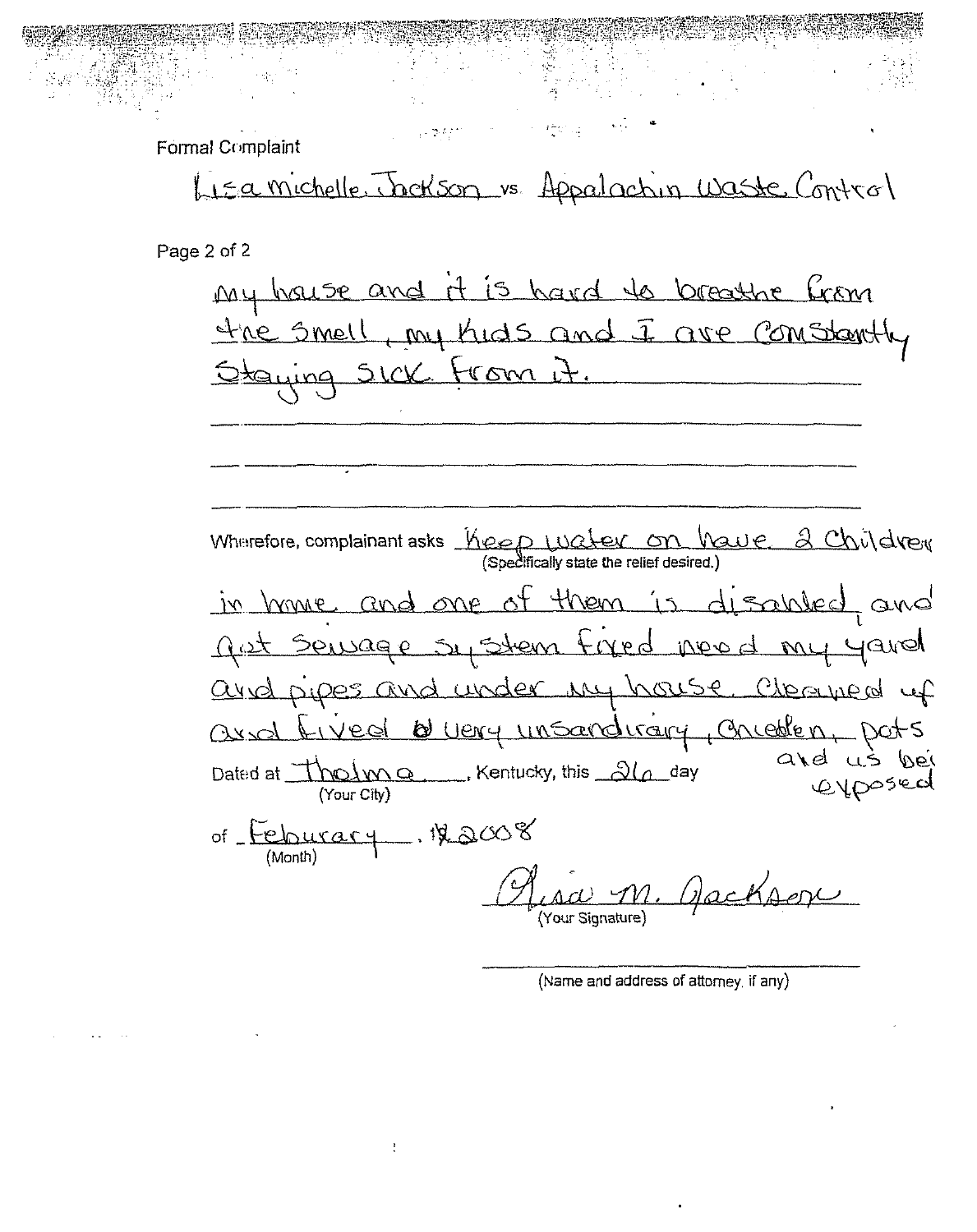, **DARECEIVED** FFR 8 9 c0IIB

PUBLIC SERVICE **COMMISSION** 

## APPALACHIAN WASTE CONTROL

 $c/\sigma$  Squire N. Williams III, Temporary Receiver P.O. Box 676 FRANKFORT, KENTUCKY 40602-0676

TELEPHONE: (502) 227-2271

FAX: (5023 875-7158

February 20, 2008

Lisa Jackson 14 N. Travis Dr. Thelma, Kentucky 41260

> Re: Sewer Service Charges for Appalachian Waste Control/Notice of Water Disconnect

Dear Ms. Jackson:

Our records reflect that you are delinquent in the payment of your sewer service charges for the above address in the amount of \$530.48.

This letter is to advise you that the Paintsville Utilities Commission will disconnect water service to any customer who fails to pay for sewer services. Pursuant to KRS 96.932, a sewer provider can compel a water service provider to stop a customer's water service for non-payment of his or her sewer bill. By law, the water service must discontinue the service and cannot turn the service back on until the sewer provider so directs. You will be responsible for any charges for discontinuing the service and reinstating the service.

Please be advised that your water service will be disconnected for non-payment of your sewer bill unless, within ten (10) days of the date of this letter, you make payment in full for all delinquent charges, or enter into an acceptable payment agreement to pay your delinquent sewer charges in full. This termination date will not be affected by your receipt of any subsequent bill. You have the right to dispute the reasons for termination.

Please forward payment in the amount reflected to the address above, or contact me if you believe that this notice is being sent in error.

Sincerely,

Mille

Squire N. Williams III Temporary Receiver, Appalachian Waste Control

This notice is an attempt to collect a debt, Any information obtained will be used for that purpose.